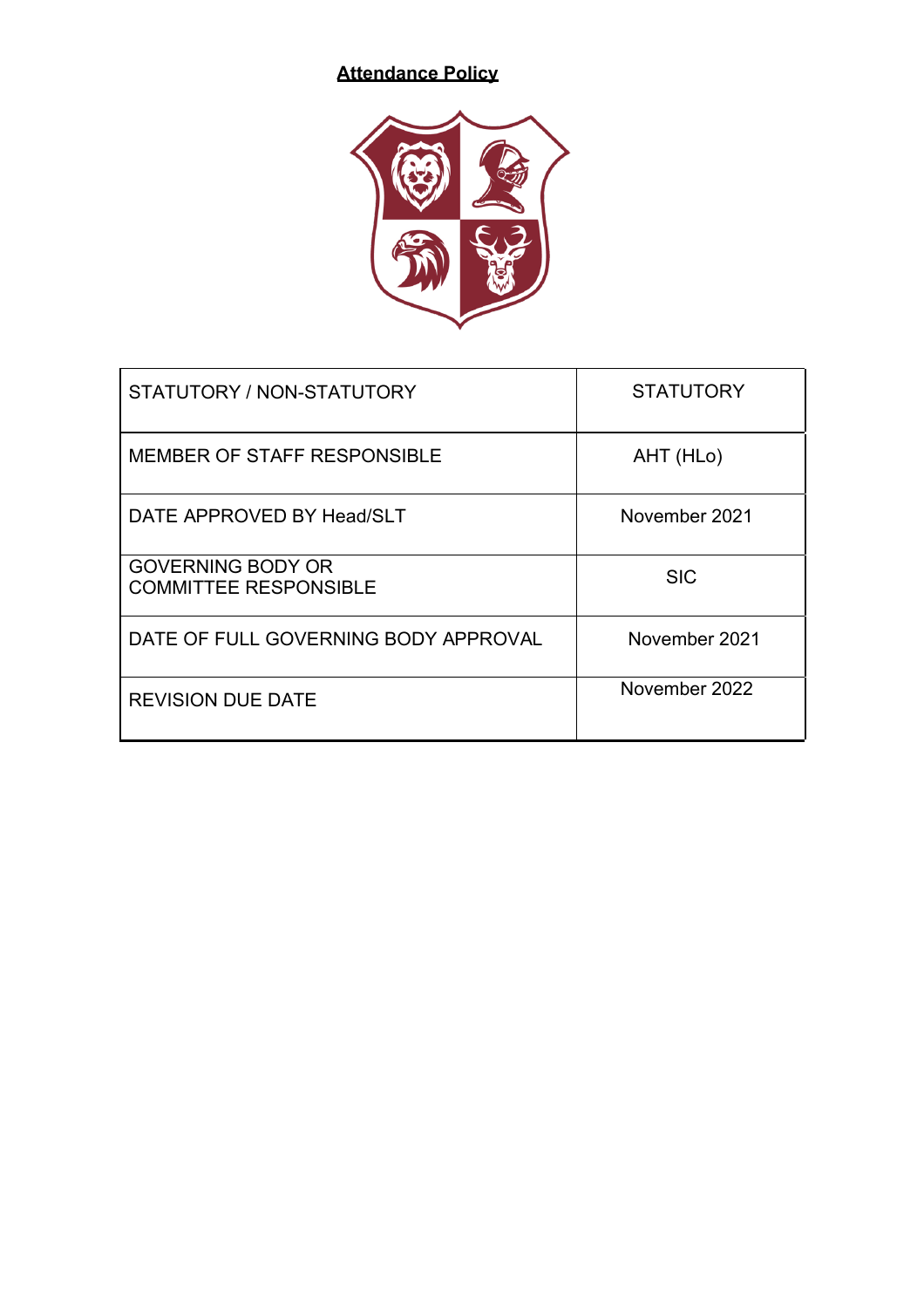#### School Attendance – Advice for Parents and Carers

#### **Rationale/Statement of Intent**

#### **For a child to reach their full educational achievement, a high level of school attendance is essential.**

We are committed to providing an education of the highest quality for all our students and endeavour to provide an environment where all students feel valued, safe and welcome. Every student has a right to access the education to which they are entitled. Parents/Carers and teachers share the responsibility for supporting and promoting excellent school attendance and punctuality for all.

It is our duty to consistently strive to achieve a goal of **100%** attendance for all children. Every opportunity will be used to convey to students and their parents or carers the importance of regular and punctual attendance.

Under Section 7 of the Education Act 1996, parents/carers are responsible for making sure that children of compulsory school age receive full-time education. Parents/carers have a legal responsibility to ensure their child's regular attendance at the school where they are registered.

If a child of compulsory school age who is registered at a school fails to attend regularly at the school, the parent/carer is guilty of an offence under Section 444(1) of the Education Act 1996.

While the parent/carer is primarily responsible for ensuring their school-registered child attends regularly, where school attendance problems occur, the key to successfully resolving these problems is engaging the child through effective case management and collaborative working between the pupil, parent/carer, school and local authority.

It is important that everyone works together to help children obtain the best possible start in life with a good education. Therefore, we encourage our parents and carers to work in partnership with the school, notifying the school of the reason for any of their child's absences and highlighting any areas of concern the may have so they can be addressed promptly.

For your child to take full advantage of the educational opportunities offered it is vital your child is at school, on time, every day the school is open unless the reason for the absence is unavoidable. The routines children develop around attendance and punctuality at school are the same as the expectations of any future employer in the world of work. High attainment, confidence with peers and staff, and future aspirations depend on good attendance.

There are two attendance sessions every day AM and PM; missing school for a whole day, therefore counts as two absences.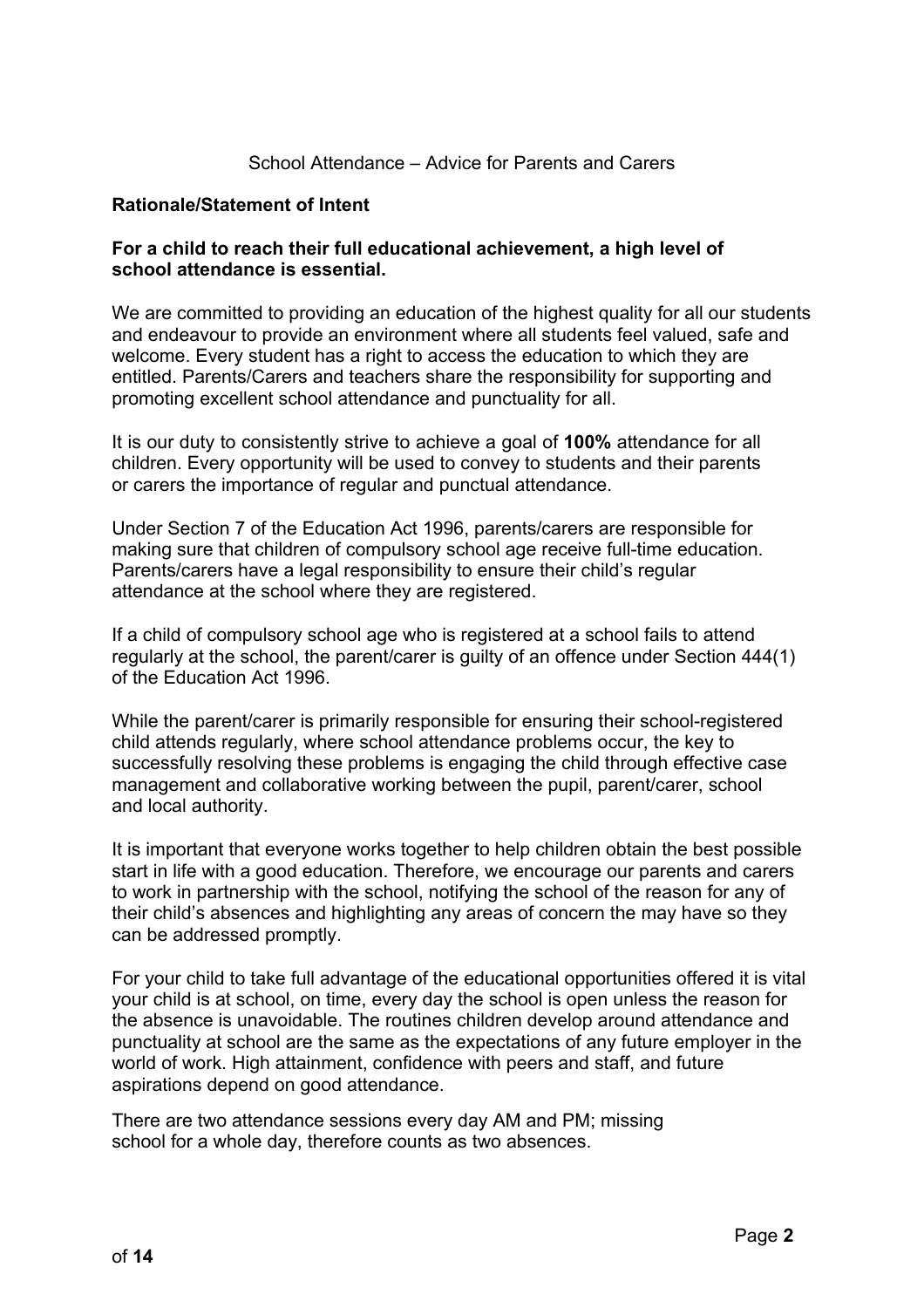# Expectations of attendance levels

We ask that all children strive for 100% attendance. Our coloured banding system shows the different stages of attendance that are monitored by our designated attendance officer.

Green Band – 96%-100% Amber Band – 93% – 95.9% Red Band – 91% – 92.9% Persistent Absentee 90.9% and below.

The overall school attendance target for a whole school year is 95% and above.

# **Attendance and Covid-19:**

The monitoring and recording of attendance changed in September 2021:

If a student is off awaiting confirmation of a PCR test, they are marked with the X code which does not impact their overall attendance percentage. When the case is confirmed as Covid, the code is changed to the I code (illness) which does impact the student's attendance percentage. Please be assured that we would not pursue nonattendance due to Covid.

#### **Good attendance is important because:**

- Statistics show a direct link between under-achievement and absence below 95%/
- Regular attenders make better progress, both socially and academically.
- Regular attenders find school routines, school work and friendships easier to cope with.
- Regular attenders find learning more satisfying.
- Regular attenders are more successful in transferring between primary school, secondary school, and higher education, employment or training.

We, therefore, expect that all pupils will:

- 
- 
- 
- Attend school regularly Attend school punctually Attend school appropriately prepared for the day Discuss promptly with their tutor or Year Leader any problems that prevent them from attending school.

Please contact your child's tutor, Year Leader or our Attendance Officer (Jael Robinson) with any concerns you may have regarding your child's attendance.

#### The impact that absence has on attendance:

| Attendance % Rate | Approximate number of<br>days off in a school year | School time missed by the<br>l end of Year 11 |
|-------------------|----------------------------------------------------|-----------------------------------------------|
| 100%              |                                                    |                                               |
| 95%               |                                                    | $\frac{1}{4}$ of a year                       |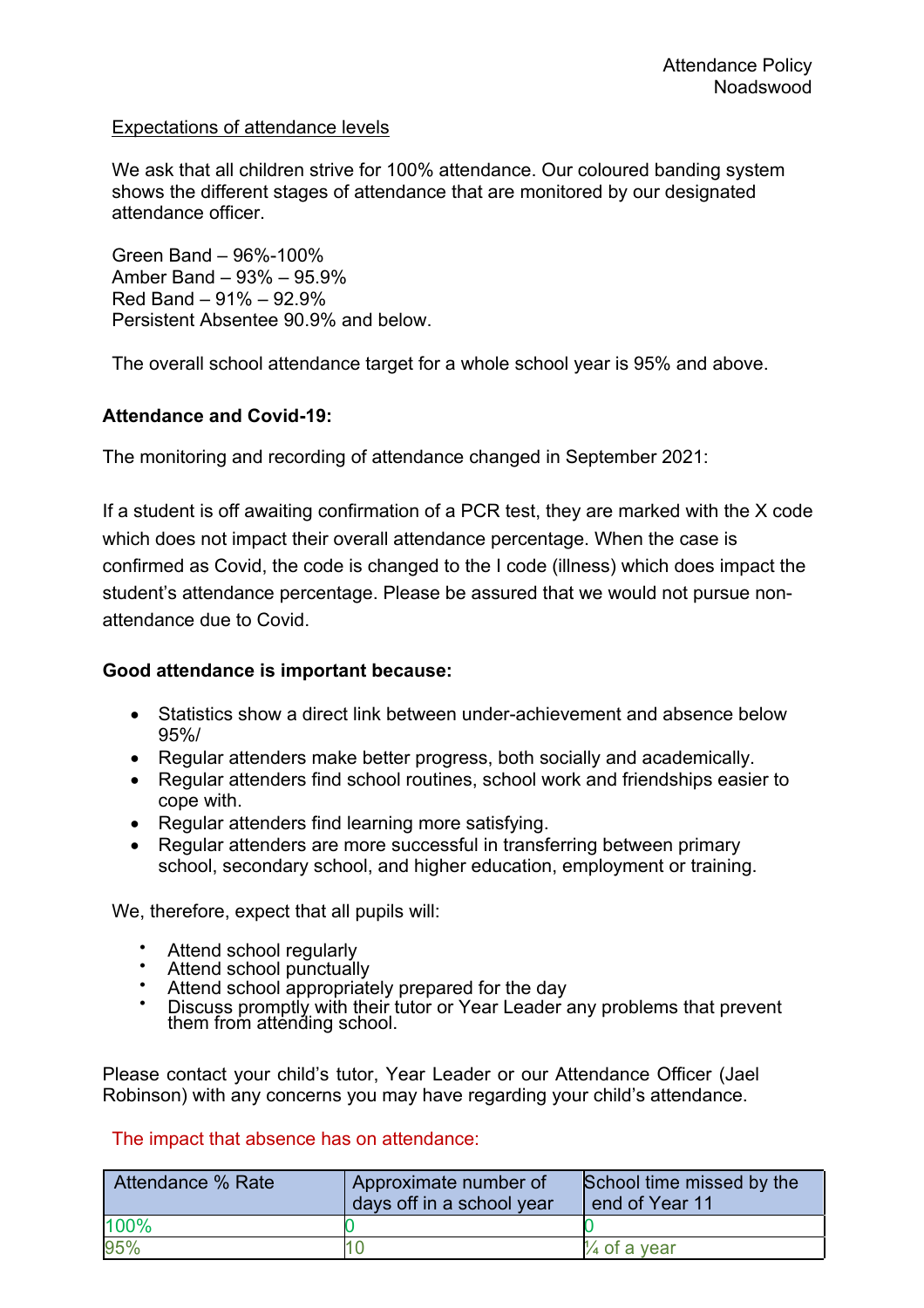| 90% | 20 | $\frac{1}{2}$ of a vear      |
|-----|----|------------------------------|
| 85% | 30 | $\frac{3}{4}$<br>, of a year |
| 80% | 40 | )ne whole school year        |

Page **3** of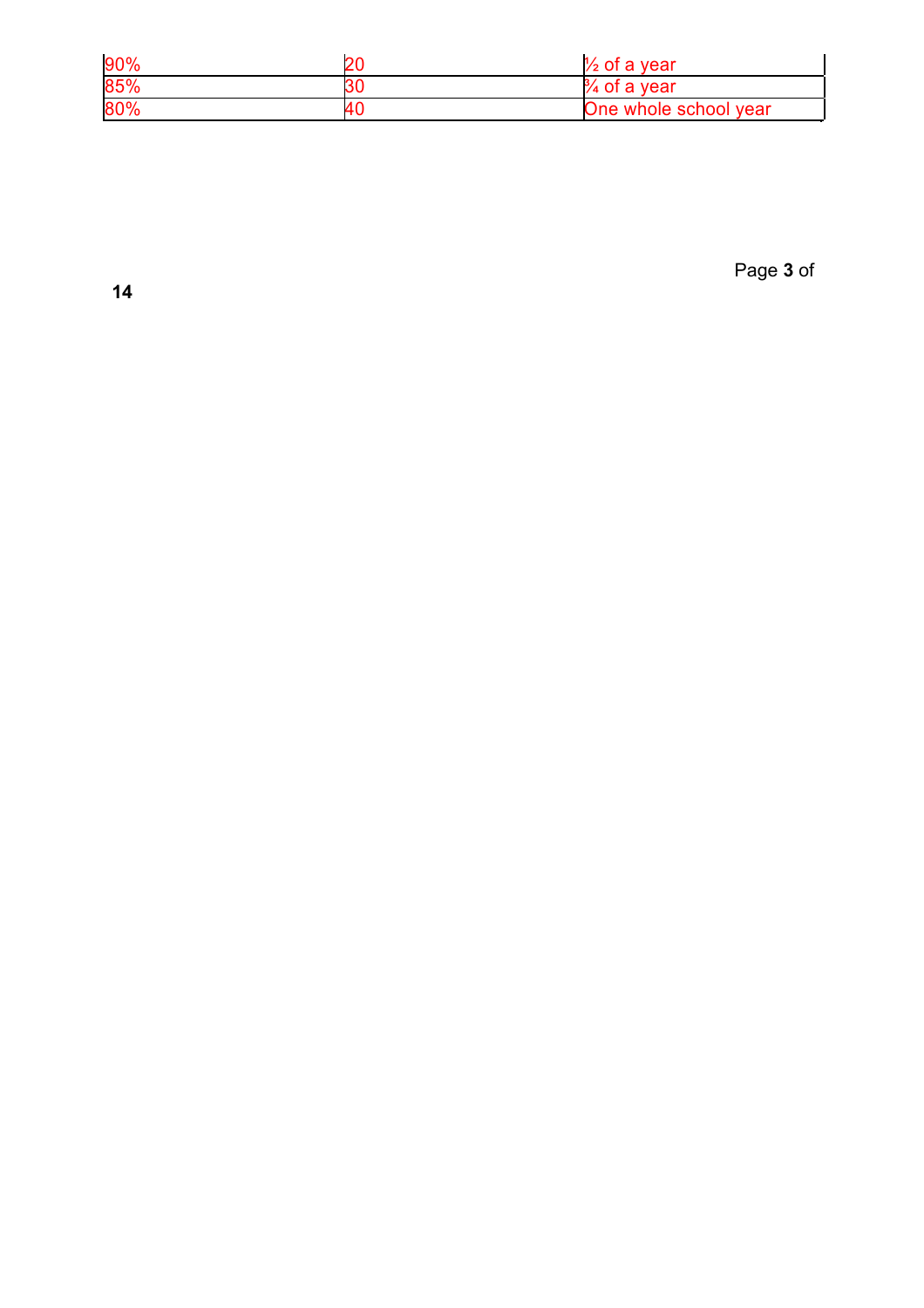#### **Responsibilities of Parents/Carers:**

We expect that all parents/carers, who have day to day responsibility for the child. will help prevent their child have excellent attendance by:

- Informing the school on every day of absence. This can be done via phone call,
- 
- epraise or email to attendance@noadswood.hants.sch.uk<br>Supporting the school with their child in aiming for 100% attendance each year<br>Ensuring they understand the importance of good attendance and<br>punctuality<br>Taking an inte
- encourage them to get involved in school activities. This will encourage children to share any possible issues which may in turn affect their
- 
- 
- Discussing any problems they may have at school and informing their<br>tutor/Year Leader so that they are able to be supported.<br>Avoiding taking their child out of school for non-urgent medical or<br>dental appointments<br>Endeavour
- Encouraging your child into school even for part of the day if they have been ill during<br>the night, had broken sleep etc.<br>• Only request leave of absence if it is for an exceptional circumstance.
- 

## **Responsibilities of Noadswood Staff:**

- 
- Ensure that all students are registered accurately.<br>Promote and reward good attendance with student's at all appropriate<br>opportunities.<br>Liaise with the Year Leader on matters of attendance and punctuality.<br>Communicate any
- 
- 
- Follow the appropriate staged interventions and communications with students and their parents/carers for non-attendance. This includes conversations with the student held by their tutor, discussion with their Year Leader and, where attendance continues to fail, with the attendance officer.

Page **4** of **14**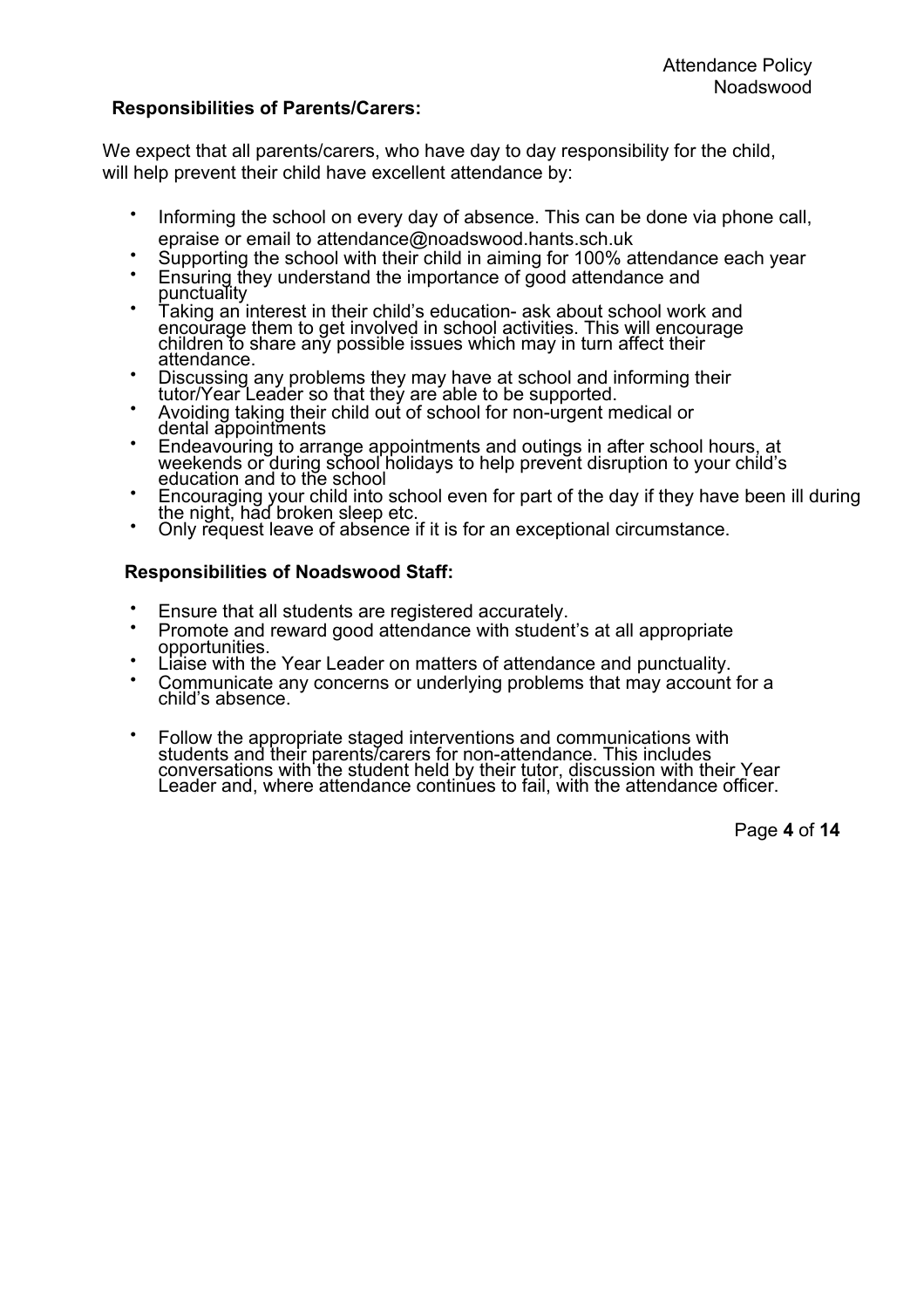• Support pupils with absence to engage with their learning once they are back in school.

# **Responsibilities of pupils:**

- 
- 
- 
- Attend every day unless they are ill or have an authorised absence.<br>Arrive in school on time.<br>Go to all their registrations and lessons on time.<br>Take responsibility for registering at the pupil reception area if they are l are leaving the school site during school hours.

#### **Responsibilities of the school's attendance officer and Senior Leader:**

A designated attendance officer, supported by a member of the Senior Leadership Team, will oversee, direct and co-ordinate the school's work in promoting regular and improved attendance and will ensure the attendance policy is consistently applied throughout the school. This person will also ensure that attendance is both recorded accurately and analysed. Our attendance officer is Miss J Robinson and is supported by our Assistant Headteacher, Mrs H Loveday. The attendance officer will ensure that attendance issues are identified at an early stage and that support is put in place to deal with any difficulties.

If absence is frequent or continuous, except where a child is clearly unwell, the attendance officer will discuss with parents/carers the need and reasons for their child's absence and will encourage them to keep absences to a minimum. They will be invited in to school to discuss the concerns around attendance. Continued periods of absence will be recorded as unauthorised. A note or explanation from a pupil's home does not mean an absence becomes authorised. The decision whether or not to authorise an absence **will always rest with the school**.

#### **Responsibilities of the School:**

As a school, we will promote the importance of excellent attendance and to help us all, whether parents/carers, pupils or staff, to focus on this we will:

- Contact home if we have any concerns regarding your child's attendance or anything that could result in your child not wishing to attend school.<br>• Report to you on how your child is performing in school, what their
- 
- 
- 
- attendance and punctuality rate is and how this relates to their attainment.<br>
Celebrate good attendance by displaying individual and class achievements<br>
Reward good or improving attendance through tutor<br>
group/House compet

#### **Recording Attendance:**

Pupils are expected to attend school every day for the entire duration of the academic year unless there is an exceptional reason for absence.

Schools must legally take an attendance register twice a day. At Noadswood the school day begins at 8.40 am and all **pupils are expected to be in their tutor base or the school hall for assembly by 8.45 for morning registration at this time**. Afternoon registration is at **12.50** and is taken, at this time, **in period 4** by the classroom teacher.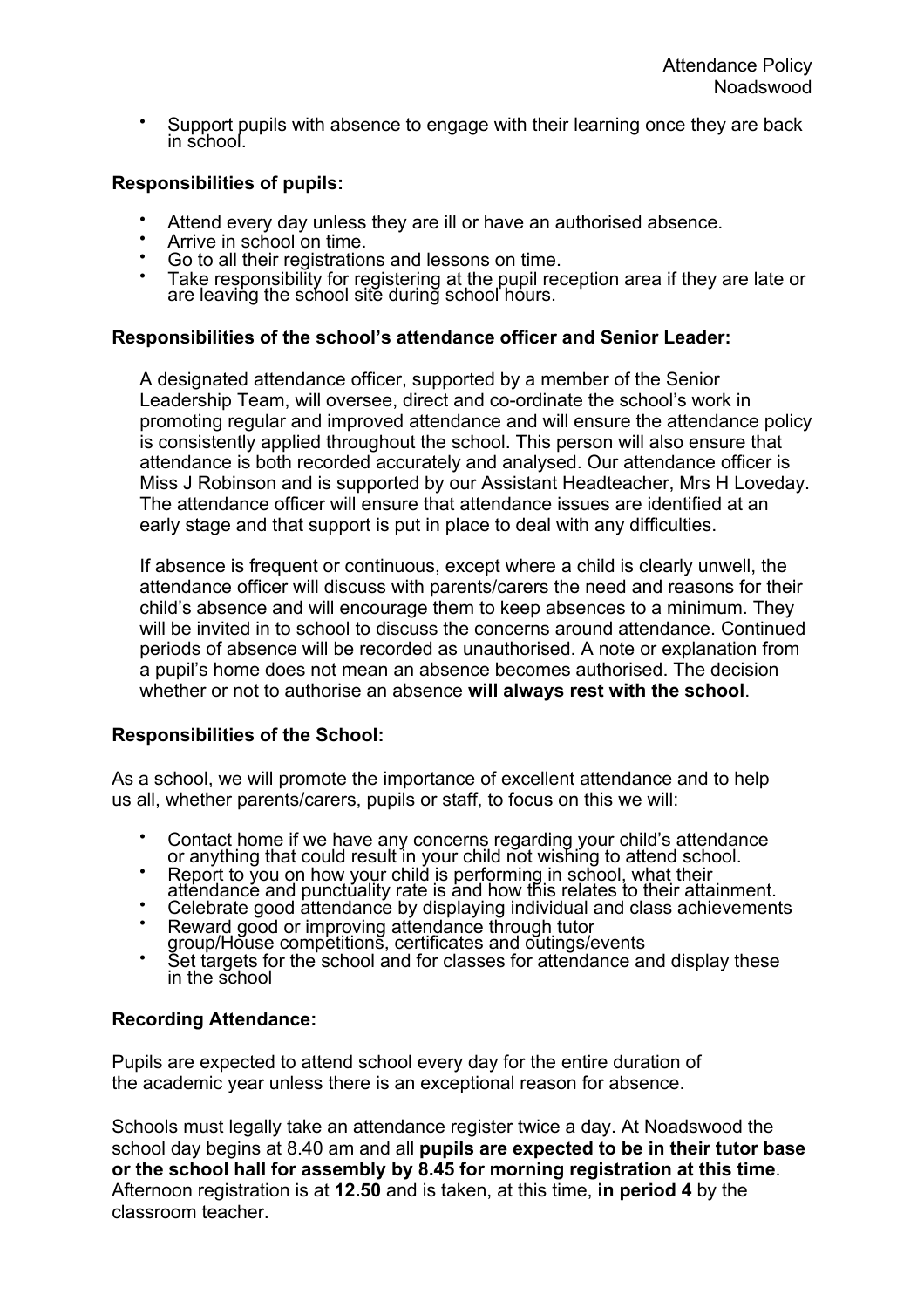It is important to be on time at the start of the morning and afternoon school sessions and to lessons. The start of school/lessons is used to give out instructions or organise work. If your child is late they can miss work time with their tutor or class teacher getting vital information, cause disruption to the lesson for others, and it can be embarrassing leading to possible further absence.

All lateness is recorded daily. This information will be required by the courts, should a prosecution for non-attendance or lateness be necessary. Any absence will be recorded with a specific code depending on the type of absence.

If a child arrives after the close of registration s/he/they will be considered as having an unauthorised absence and this will be coded *U* in line with Hampshire County Council and Department of Education guidance. This mark shows them to be on site, but is legally recorded as an absence.

The two main categories of absence are:

Authorised absence – when the school has accepted the explanation offered as satisfactory justification for the absence or given approval in advance for such an absence. If no explanation is received, absences cannot be authorised.

Un-authorised absence – when the school has not received a reason for absence or has not approved a pupil's leave of absence after a parental/carer request.

We can, if needed, change an authorised to unauthorised and visa versa, if new information is presented. An example of this would be where a parent states a child is unwell but on return to school there is evidence they have been on holiday.

#### **Punctuality and Persistent Lateness to Registration**

- Registration starts promptly at **8.45am** every day.<br>• If your child arrives after 8.45am but before 9.00am they will<br>receive a 'late before registration closes' mark.
	- If your child arrives after the close of the register at 9.00am they will be marked with an unauthorised absence code 'U' which shows them to be on site but legally recorded as absent for the whole session. This will remain unless the school is satisfied that there is a legitimate reason for your child being late.
	- reason for your child being late.<br>• Any child arriving late after the close of the register, must sign in at pupil reception as we have a safeguarding and health and safety
	-
	- obligation to know who is on school site at any one time. Persistent lateness will result in school sanctions Persistent lateness after the close of registration and therefore, an Persistent lateness after the close of registration and therefore, an absence, may become subject to legal action.

If you do have to take your child off site legitimately and/or return him/her to school later in the day, it is important for health and safety reasons that your child signs in/out at reception.

Students will receive sanctions (parents/carers are notified) for lateness which increase in severity if lateness becomes more persistent.

Parents/carers of students who have patterns of lateness will be contacted to discuss the importance of good time keeping and how this might be achieved. If lateness persists parents/carers will be invited to attend the school and discuss the problem and support may be offered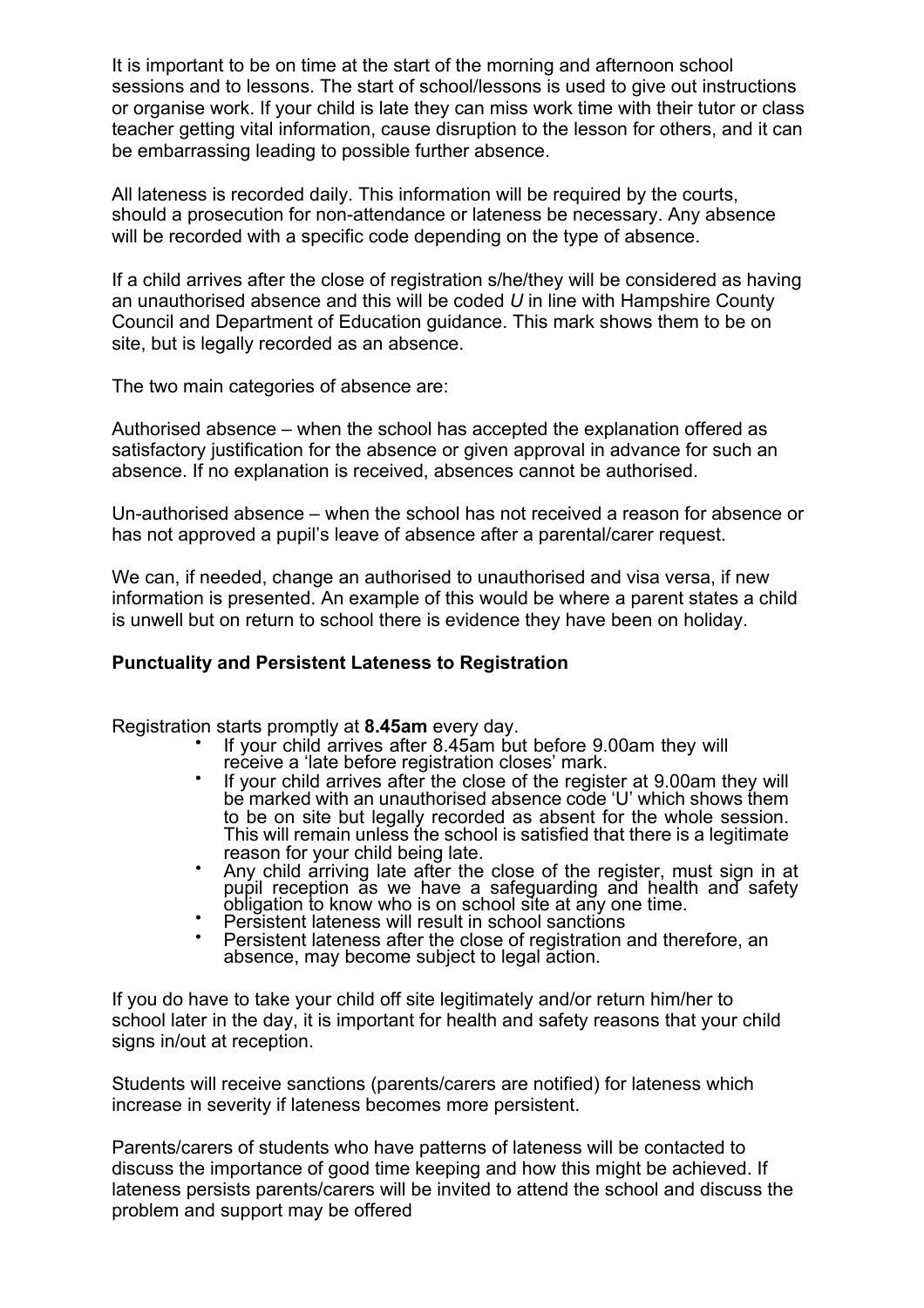If support is not appropriate or is declined and a child has 10 or more sessions of unauthorised absence due to lateness recorded in any 10 week period, the school or Hampshire County Council will be required to issue parents with a Penalty Notice in accordance with Hampshire County Council's *Code of conduct: issuing Penalty Notices for unauthorised absence from schools.*

# **What to do if my child is absent?**

A child not attending school is a safeguarding concern. This is why information about the cause of any absence is always required. If your child is

- absent you must:<br>
Contact us as soon as possible on the first day of absence, explaining the<br>
reasoning for the absence.<br>
Send a note in on the first day they return with an explanation of the absence<br>
if you have not alre
	-

- If your child is absent we will:<br>
 telephone or text you on the first day of absence if we have not heard from you – this is because we have a duty to ensure your child's safety as well<br>as their regular school attendance<br>• Send relevant letters expressing our concerns about continued
	-
	- absence.<br>• Invite you in to discuss the situation with our attendance officer and/or Year
	- Leader and/or Assistant Headteacher if absences persist Refer the matter to the Hampshire County Council's Attendance Legal Refer the matter to the Hampshire County Council's Attendance Legal Panels if absence is unauthorised and falls below 90%.

#### **Ten days' absence**

We have a legal duty to report the absence of any pupil who is absent without an explanation for 10 consecutive days. If the child is not seen and contact has not been established with the named parent/carer then the local authority is notified that the child is '*at risk of missing'*. Children's Services staff will visit the last known address and alert key services to locate the child. So please help us to help you and your child by making sure we always have an up-to-date contact number. There will be regular checks on telephone numbers throughout the year.

#### **Continued or ongoing absence**

If your child misses 10% (three weeks/sessions) or more schooling across the school year, for whatever reason, they are defined as *persistent absentees*. This is attendance 90.9% and below.

Absence for whatever reason disadvantages a child by creating gaps in his/her/their learning. Research shows these gaps affect attainment when attendance falls below 95%. As such, we monitor all absence thoroughly and all attendance data is shared with the local authority and the Department for Education. If your child has had absence and their attendance level is falling towards 90% we will contact you and, depending on the reasons for the absence, could result in a Penalty Warning notification and a fine.

Our persistent absentee students, and their parents, are usually subject to an

- 
- 
- 
- Attendance Plan or home school contract and these may include:<br>
 regular meetings to discuss current attendance<br>
 targets for improving attendance<br>
 advice on how to support the parent/child in attending school more reg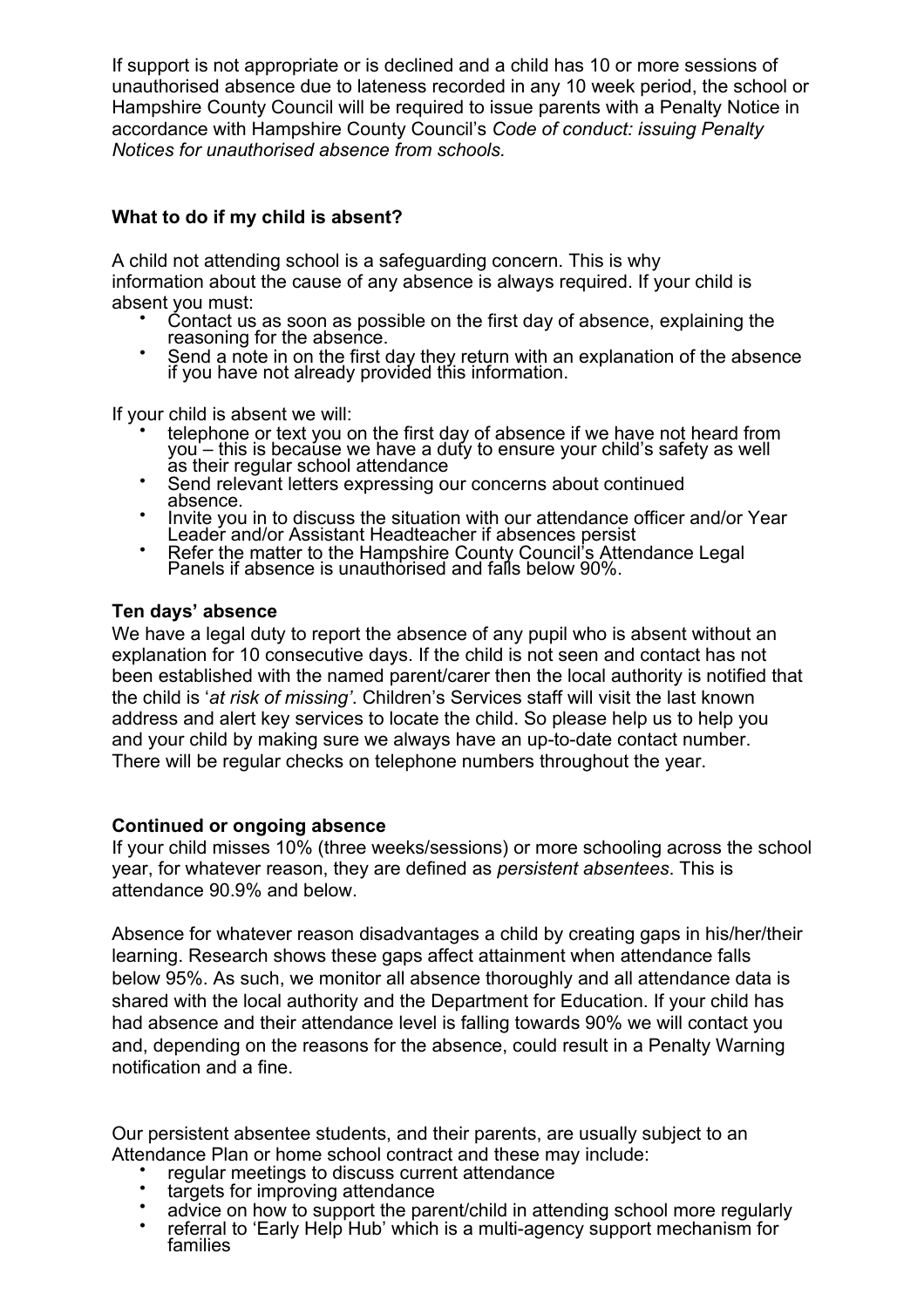# **My child has a dentist/doctor appointment, music exam etc What should I do?**

Please try to make appointments out of school hours but if this is not possible, your child should only be out of school for the minimum amount of time necessary for the appointment.

Taking a whole day off for a medical appointment should only be done in exceptional circumstances.

Please advise your child's tutor in advance of any appointments made.

#### **Students who are unable to attend school due to health needs (including both physical and mental health)**

Sometimes children or young people become too unwell and are unable to attend school for a significant period of time. At these times Noadswood will work in partnership with the Local Authority to make suitable arrangements for that child's continuing education that takes into account their age, aptitude, ability and SEN needs and their health condition.

Noadswood will make reasonable adjustments to meet the need of the child if they are able to attend school with adjustments such as a flexible approach to the timetable. We have a duty to ensure that all students are having their educational needs meet, including those who attend school part-time and intermittently. Noadswood will always notifiy the Local Authority of any student who is on a reduced hours of flexible learning provision.

There is an expectation that most children will make a full or partial recovery from their illness. At this point it is important that the child's needs for education continue to be appropriately met with the aim that most children will transition back to full time mainstream education.

Whilst Noadswood will retain the responsibility to provide a suitable education for all its pupils and must be able to make reasonable adjustments according to identified needs, occasionally a joint package of support may be arranged for the child between the school and Hampshire Local Authority through the Inclusion Support Service (ISS). The pupil will remain on the school. Education Support for Medical Absence is part of the Inclusion Support Service (ISS) and aims to provide support for Hampshire residents of statutory school age who are temporarily unable to attend their school or programme of support due to the impact of their medical condition.

For further guidance on this matter please see the link below:

Education for children with health needs who cannot attend school - GOV.UK (www.gov.uk)

#### **I need to take my child out of school for another reason. What should I do?**

This might include circumstances such as family bereavement or religious observance.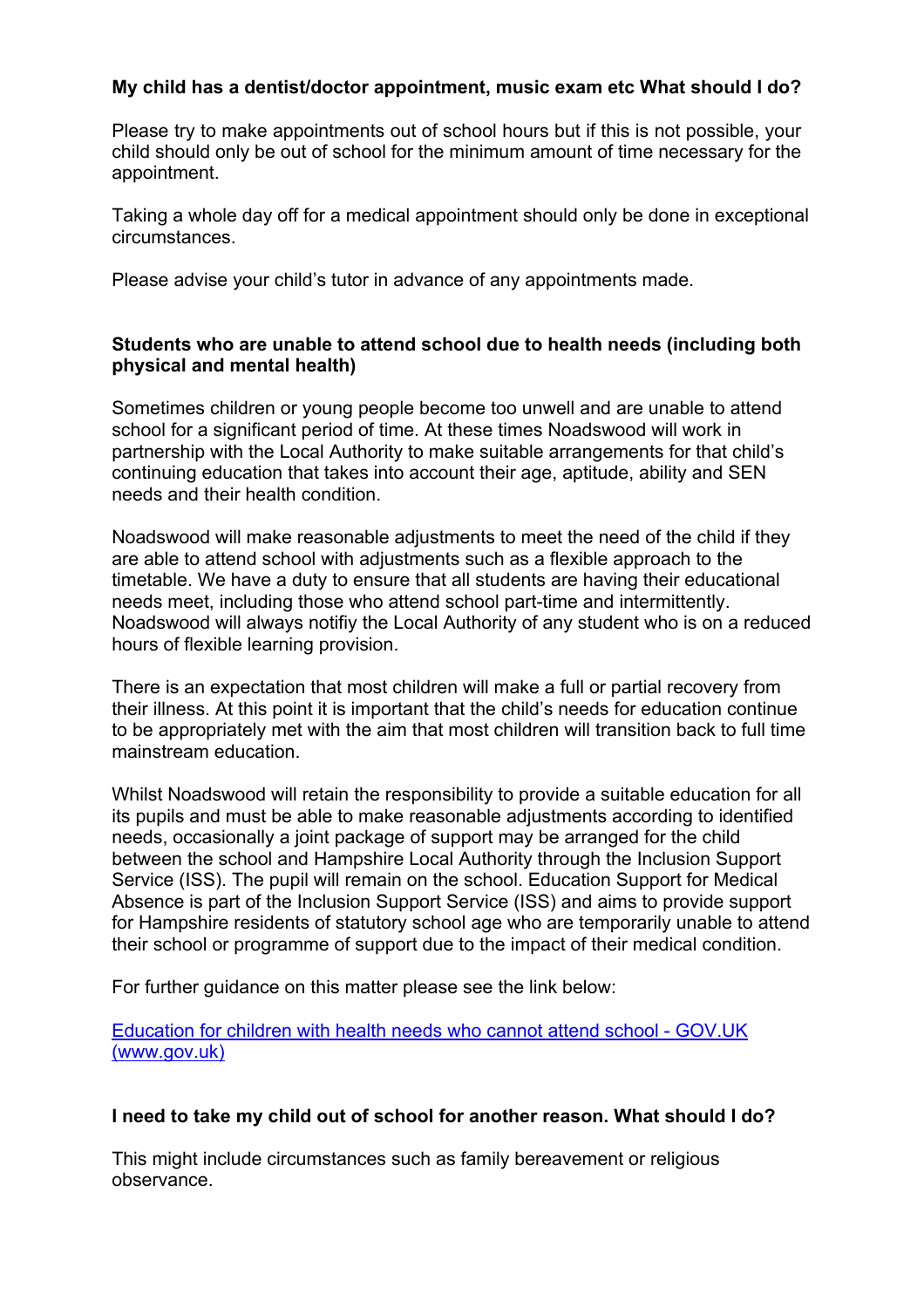Please write a brief letter of explanation to your child's Year Leader. Please make every effort to let us know well in advance of the requested time though we appreciate that this is not always possible.

# **Request for leave of absence**

Amendments to school attendance regulations were updated and enforced from September 2013:

The Education (Pupil Registration) (England) Regulations state that headteachers may not grant any leave of absence during term time unless there are exceptional circumstances. It is important to note that headteachers can determine the length of the authorised absence, as well as whether absence is authorised at all. The fundamental principles for defining *exceptional* are rare, significant, or unavoidable, which means the event could not reasonably be scheduled at another time. There are no rules on this as circumstances vary from school to school and family to family. There is, however, no legal entitlement for time off in school term time to go on holiday and in the majority of cases, holiday will not be authorised.

Parents/carers wishing to apply for leave of absence need to write to the Headteacher in advance and before making any travel arrangements.

If term-time leave is taken without prior permission from the school, the absence will be unauthorised and if the number of sessions absent hits the thresholds set down in Hampshire County Council's *Code of conduct,* parents/carers will be issued with a fixed-penalty fine or other legal action in accordance with the code.

Taking holidays in term time will affect your child's schooling as much as any other absence and we expect parents to help us by not taking children out during school time.

#### **Penalty Notices for non-attendance and other legal measures**

In education law, parents/carers are committing an offence if they fail to ensure the regular attendance of their child of compulsory school age at the school at which the child is registered, unless the absence has been authorised by the school.

#### **Legal measures for tackling persistent absence or lateness**

Hampshire schools and Hampshire County Council will use the full range of legal measures to secure good attendance. Legal measures will only be considered when there is unauthorised absence and :

- 1. the child or family do not require the support from any agency to improve the attendance
- 2. the child has 10 or more sessions of unauthorised absence and parents are complicit in the child's absence

The following legal measures will be used for pupils of compulsory school age who are registered at a school:

- Parenting contracts set at Education Planning
- meetings.
- Parenting orders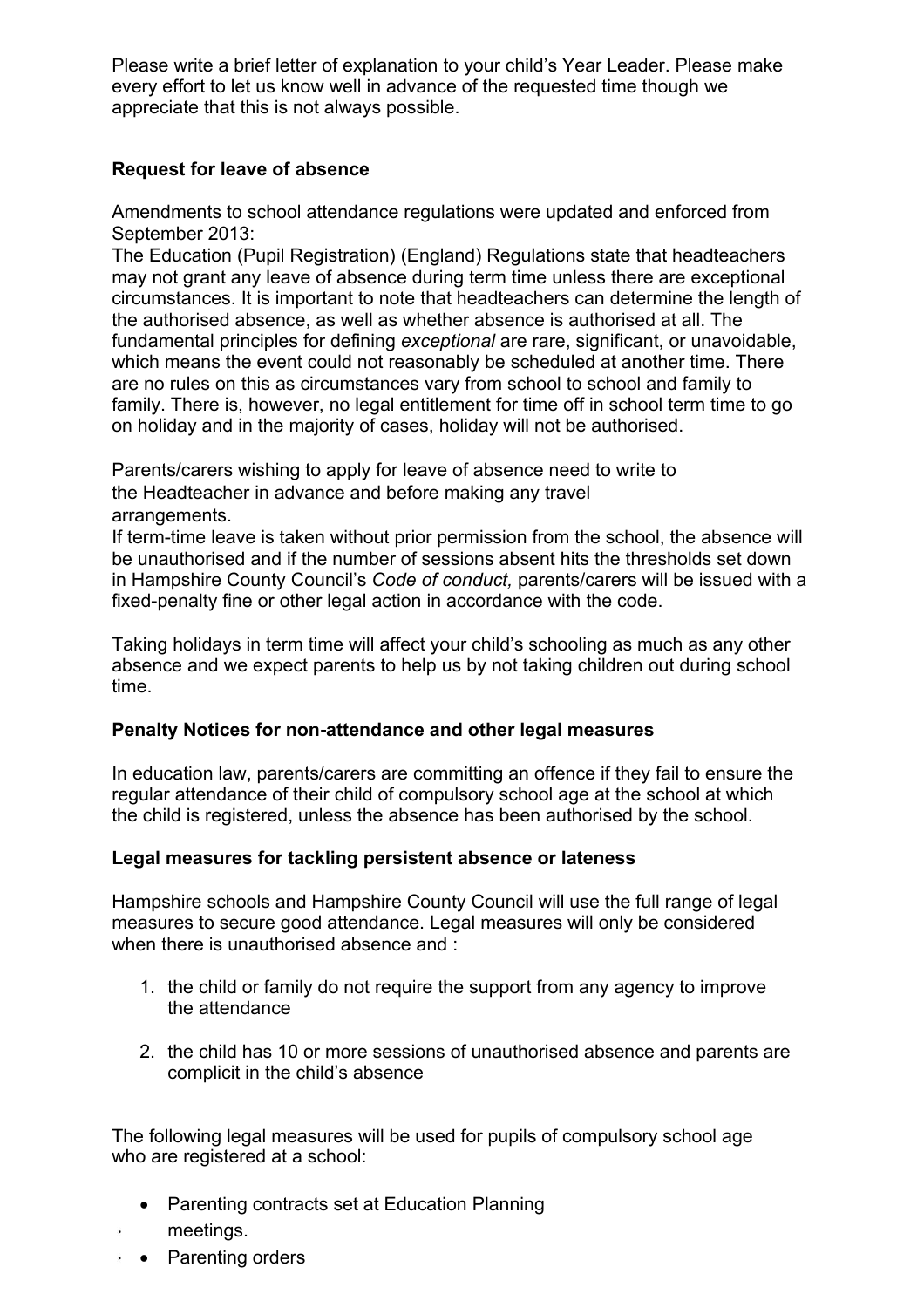- Penalty Notices
- **Education Supervision Orders** 
	- prosecution.

Where a child has **unauthorised absence** the school must enforce Hampshire County Council's *Code of conduct: issuing Penalty Notices for unauthorised absence from schools* or follow its guidance on other legal measures for nonattendance. The *Code of conduct* is a statutory document that ensures that powers for legal sanctions are applied consistently and fairly across all schools and their families within the authority. A copy is available from:

www.hants.gov.uk/education/hias/learning-behaviour-attendance/attendanceguidance-forparents/possible-penalties.

# **Penalty Notices for non-attendance – Hampshire's Code of Conduct**

The *Code of Conduct* states that schools or Hampshire County Council will issue a Penalty Notice for any unauthorised absence where the pupil has been:

- absent for 10 or more half-day sessions (five school days) of unauthorised
	- absence during any 100 possible school sessions these do not need to be consecutive persistently late (coded *U*) for up to 10 sessions (five
- days) after the register has closed

X.

- persistently late before the close of the register (coded *L*), but the school has met with parents and has clearly communicated that they will categorise as unauthorised any further lateness (code *O*), and where the threshold of 10 sessions (five days) has been met
- absent for any public examinations of which dates are published in advance
	- absent for any formal school assessments, tests or examinations where the dates have been published in advance

These circumstances would apply unless the issuing of a Penalty Notice would conflict with other intervention strategies in place or other sanctions already being processed.

If a child's unauthorised absence meets any of the above criteria and the family or child do not require any agency support to improve the attendance then a Penalty Notice is issued for either:

- 1. 10 sessions of unauthorised absence or lateness in any 10 week school period
- 2. one or more sessions of unauthorised absence during a public exam, formal school assessment or testing where dates are published in advance.

This includes where a pupil has unauthorised absence due to either non-approval of a parent/carer's request for leave of absence, or a holiday that has been taken without permission.

Parents and carers will be warned of the likelihood of a Penalty Notice being issued for unauthorised absence via a letter, through the leave of absence request form, or through the school's attendance policy and website. **The Penalty Notice is a fine that is issued to each parent/ carer who condoned (or was responsible**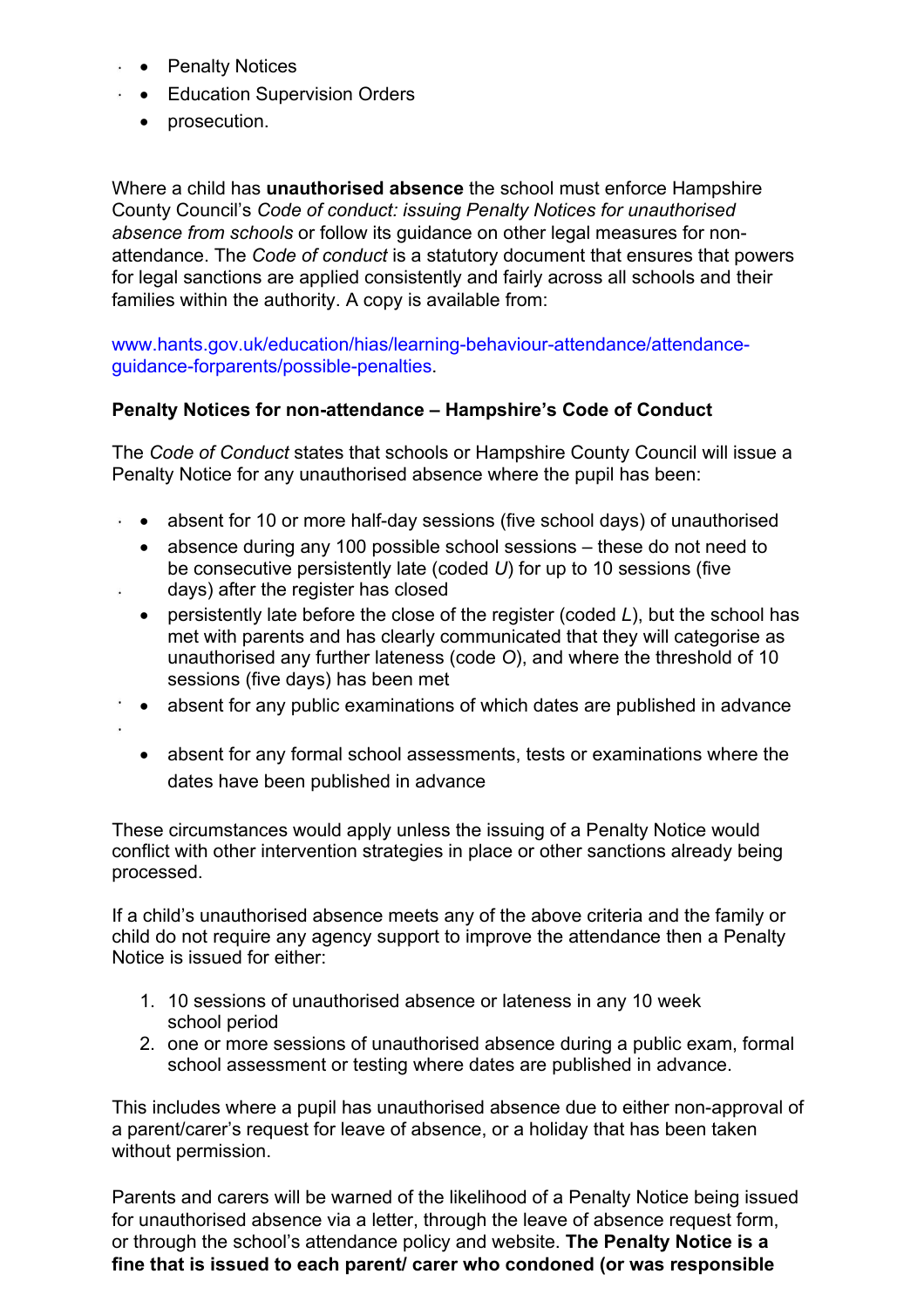**for the child) during the period of unauthorised absence for which the fine has been issued.** For each case of unauthorised absence the school or Hampshire County Council will decide whether a Penalty Notice is issued to **one or more parents/carers** for each child.

**NB:** This could mean four Penalty Notices for a family with two siblings, both with unauthorised absence for holiday, ie one Penalty Notice for each child to each parent.

Each Penalty Notice carries a fine of £60 if paid within 21 days of the Penalty Notice being posted. If the fine is not paid within 21 days the penalty is automatically increased to £120 if paid within 28 days. If the fine remains unpaid Hampshire County Council will consider prosecution for the non-attendance. Payment methods are detailed on the Penalty Notices themselves. Penalties are to be paid to Hampshire County Council and revenue resulting from payment of penalties is used by the County Council to help cover the costs of issuing Penalty Notices and/or the cost of prosecuting recipients who do not pay.

**Please note**: If you pay the Penalty Notice and your child has further unauthorised absences additional legal action will be taken. For example, in the event that a Penalty Notice has previously been served to you due to unauthorised holiday, should your child have any future unauthorised leave this will result in further legal action for you, such as prosecution or an Education Supervision Order. For further information parents/carers can request a leaflet from their school and should visit Hampshire County Council's website at:

www.hants.gov.uk/education/hias/learning-behaviour-attendance/attendanceguidance-

forparents/possible-penalties.

# **Leavers**

If your child is leaving our school (other than when leaving at the end of Year 11) parents are asked to:

1. Give the Year Leader comprehensive information about their plans, including any date of a move and your new address and telephone numbers, your child's new school and the start date when known. This should be submitted to our school in writing

If pupils leave and we do not have the above information, then your child is considered to be a *child missing in education*. This requires schools and local authorities to then carry out investigations to try and locate your child, which includes liaising with Children's Services, the Police and other agencies. By giving us the above information, these investigations can be avoided.

#### **Absence through child participation in public performances, including theatre, film or television work and modelling**

Parents of a child who requires absence due to public performances, can seek leave of absence from school for their child to take part in a performance. They must contact the headteacher to discuss the nature and frequency of the work, whether the child has a valid performance licence and whether education will be provided by the employer during any future leave of absence. It is, however, down to the headteacher's discretion as to whether to authorise this and they will wish to discuss with you the nature and frequency of the absence and how learning will continue if absence occurs. Any absence recorded as part of a child's participation in a public performance is recorded as *C*, an authorised absence.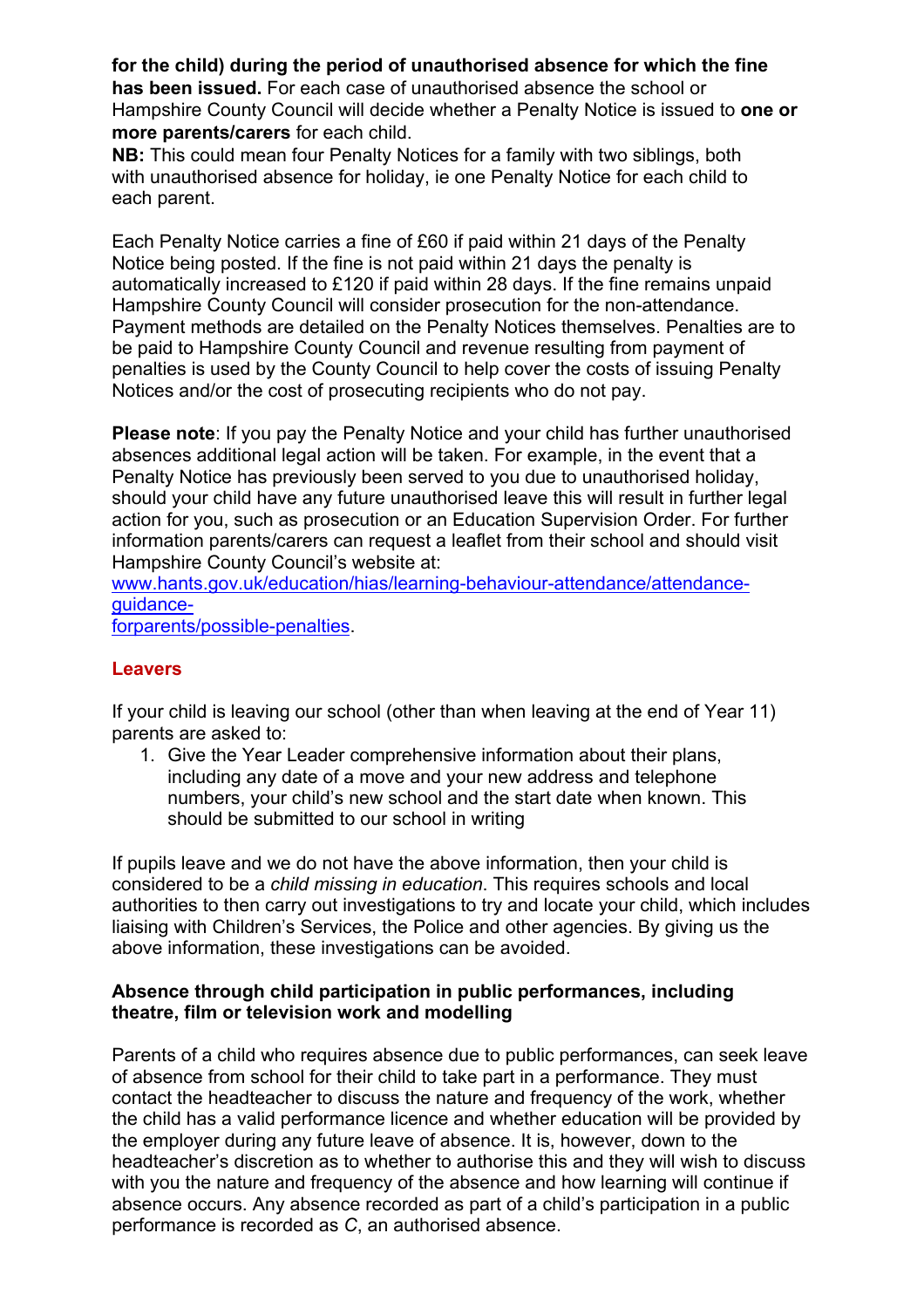# **Absence through competing at regional, county or national level for sport**

Parents of children who are competing in sporting competitions, can seek leave of absence from school for their child to take part in regional, county, national and international events and competitions. It is, however, down to the headteacher's discretion as to whether to authorise this and they will wish to discuss with you the nature and frequency of the absence and how learning will continue if absence occurs. Permission for your child to leave early or arrive late to attend coaching and training sessions is also at the discretion of the headteacher and is not likely to be approved if it is a regular event, unless the sports club or association is providing an education tutor as part of their coaching.

# **Gypsy, Roma, Traveller and Showman families**

Absence of a child from a Traveller family that has left the area may be authorised if the absence is for work purposes only and it is believed that the family intends to return. To ensure the continuity of learning for Traveller children, dual registration is allowed. That means that a school cannot remove a Traveller child from the school roll while they are travelling. When the Traveller is away, the home school holds the place open and records the absence as authorised through the *T* code. Distance learning packs for Traveller children are not an alternative to attendance at school.

#### **Study leave**

We believe that pupils/students' needs are best met if they attend school every day in the period leading up to examinations. No study leave will be granted during this period, therefore, and pupils/students will be expected to attend school in the usual way.

Study leave will only be granted to Year 11 pupils/ students during the time of the GCSE examination period. Should any pupils/students wish to attend school (or should their parents wish them to) on the days and at times when they are not sitting examinations, arrangements will be made for them to do so. The school will work within the legal requirements, ie:

- o study leave should only be granted to Year 11 pupils and never to those in other year groups
- o it should never exceed 15 school days in a year and is most appropriately granted during the examination period itself, ie not before the beginning of that period
- $\circ$  it should always be granted sparingly, taking account of an individual pupil/student's ability to manage and benefit from unsupervised study
- $\circ$  any pupil has the right to attend school during study leave and a parent has the right to insist he/she does so
- o any session given to pupils as study leave has a statistical meaning of authorised absence(it is not an *approved educational activity* as it is unsupervised) and should be recorded and reported on by the school as such.